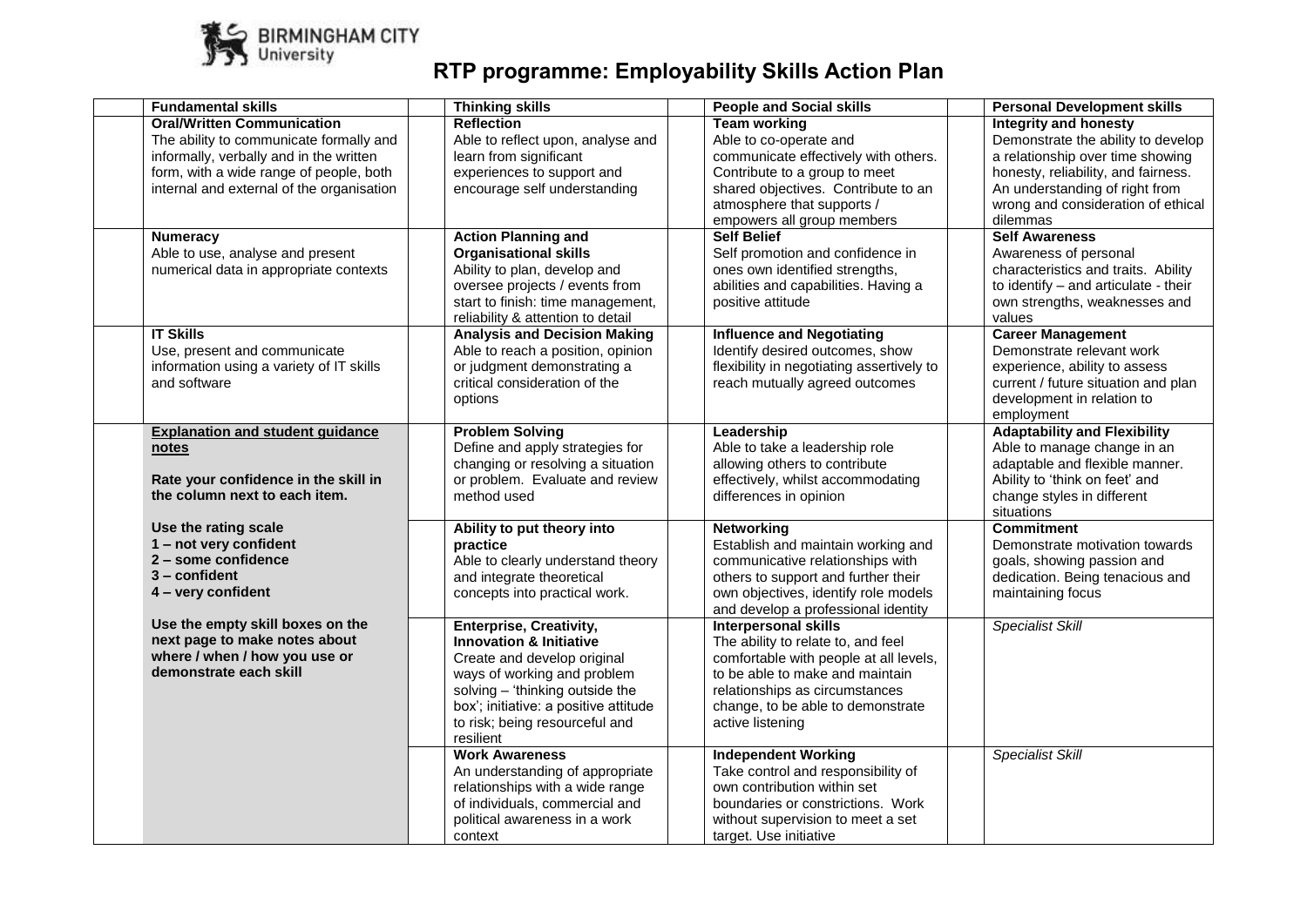| <b>Fundamental skills</b>                                                                                                                                                                                                                                                                                                                                                                                                                                                                                                                                                         | <b>Thinking skills</b>                                               | <b>People and Social skills</b>  | <b>Personal Development skill</b>   |
|-----------------------------------------------------------------------------------------------------------------------------------------------------------------------------------------------------------------------------------------------------------------------------------------------------------------------------------------------------------------------------------------------------------------------------------------------------------------------------------------------------------------------------------------------------------------------------------|----------------------------------------------------------------------|----------------------------------|-------------------------------------|
| <b>Oral/Written Communication</b>                                                                                                                                                                                                                                                                                                                                                                                                                                                                                                                                                 | <b>Reflection</b>                                                    | <b>Team working</b>              | <b>Integrity and honesty</b>        |
| <b>Numeracy</b>                                                                                                                                                                                                                                                                                                                                                                                                                                                                                                                                                                   | <b>Action Planning and Organisational</b><br>skills                  | <b>Self Belief</b>               | <b>Self Awareness</b>               |
| <b>IT Skills</b>                                                                                                                                                                                                                                                                                                                                                                                                                                                                                                                                                                  | <b>Analysis and Decision Making</b>                                  | <b>Influence and Negotiating</b> | <b>Career Management</b>            |
| Use the empty columns on this page to<br>make notes about where / when / how<br>you use or demonstrate each skill.<br>Think about the job you want when you<br>complete the programme - which of<br>these skills are more important for that<br>career?<br>You need good evidence of experience<br>with those skills.<br>Remember these are all 'generic' skills<br>that will help you be more successful<br>now and in the future. There may be<br>other technical or specialist skills that<br>you also need.<br>Or maybe you want to develop skills<br>where you have a 'gap'. | <b>Problem Solving</b>                                               | Leadership                       | <b>Adaptability and Flexibility</b> |
|                                                                                                                                                                                                                                                                                                                                                                                                                                                                                                                                                                                   | Ability to put theory into practice                                  | <b>Networking</b>                | <b>Commitment</b>                   |
|                                                                                                                                                                                                                                                                                                                                                                                                                                                                                                                                                                                   | <b>Enterprise, Creativity, Innovation &amp;</b><br><b>Initiative</b> | <b>Interpersonal skills</b>      | <b>Specialist Attribute</b>         |
| Select any 2 that you can / need to<br>improve and make an action plan for<br>each.                                                                                                                                                                                                                                                                                                                                                                                                                                                                                               | <b>Work Awareness</b>                                                | <b>Independent Working</b>       | <b>Specialist Attribute</b>         |